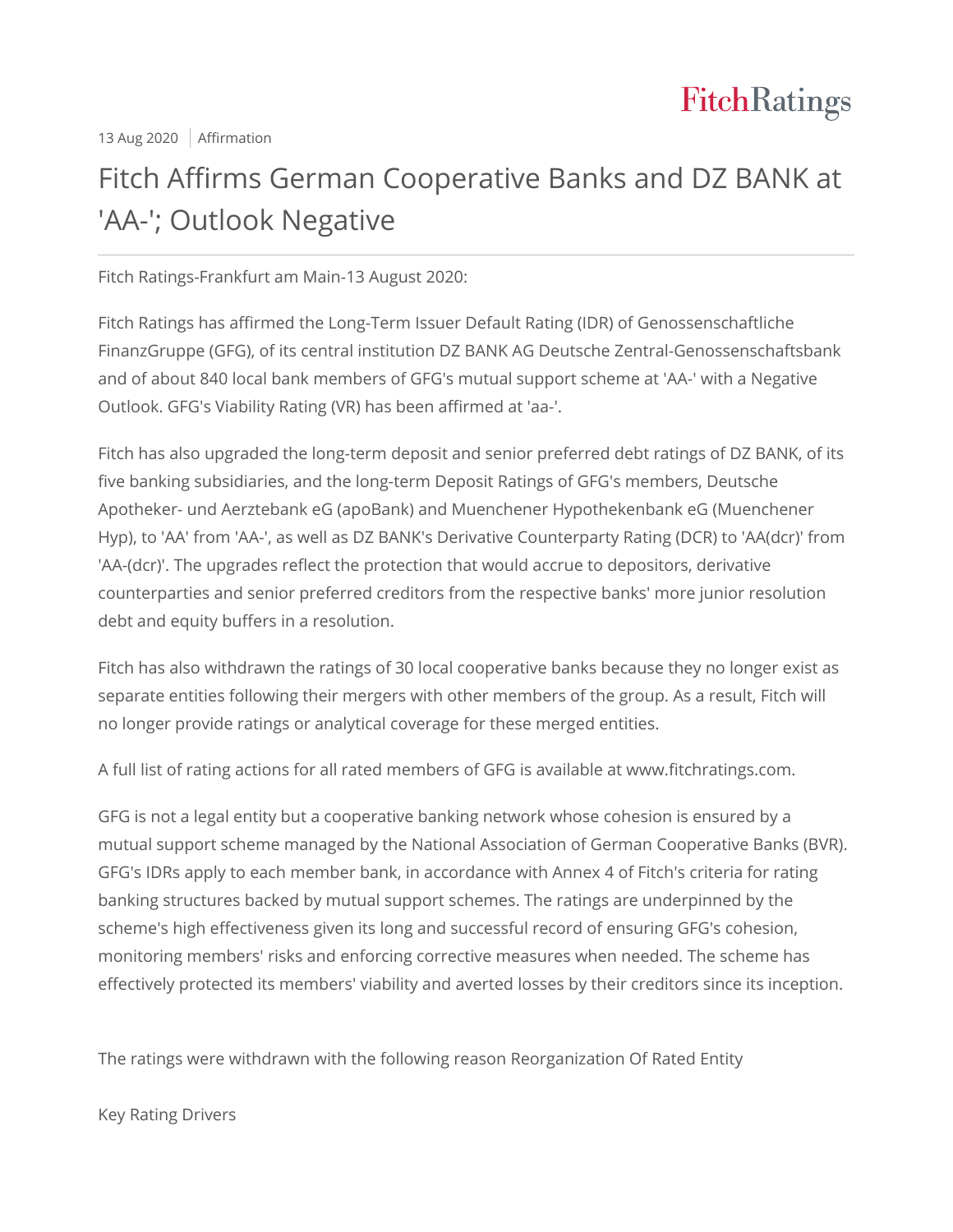#### IDRS, VR AND SENIOR NON-PREFERRED (SNP) DEBT RATINGS

We have affirmed the IDRs of GFG and its members as well as GFG's VR as the group entered the economic downturn driven by the coronavirus outbreak from a position of strength compared with its German commercial banking peers. Therefore, we believe GFG has enough flexibility to absorb the short-term shock from the pandemic while maintaining its current rating. GFG's strong risk-adjusted capitalisation and low leverage have a high influence on the group's VR, which drives the IDRs and debt ratings of the group and its members. The ratings also reflect GFG's strong domestic franchise in retail and small SME banking, sound asset quality and strong funding and liquidity. The group's resilient pre-impairment earnings represent a robust defence against an expected rise in loan impairment charges (LICs) over the next two years.

The banking books of GFG's local banks are exposed to high structural interest-rate risk, which is predominantly unhedged. We expect this exposure to further erode the local banks' net interest margins and, consequently, increase pressure on the group's profitability in the long term as interest rates are likely to remain low for a long period. We have maintained the Negative Outlook on the Long-Term IDRs of GFG and its members to reflect this pressure as well as the risk of prolonged deterioration of the German operating environment (which we score 'aa-'/negative), which would exacerbate the expected weakening of the group's profitability and asset quality from the COVID-19 crisis.

Strong economic conditions in Germany before the outbreak of the pandemic, a predominant focus on the granular retail housing and small SME markets, high collateralisation levels in secured lending as well as low single-name and sector concentrations have driven a significant and steady improvement of GFG's asset quality over the past decade. Geographic diversification is limited, but its focus on domestic lending is rating-positive on balance given the strength and the size of the domestic economy and Fitch's expectation that Germany will fare better than other large European economies through the crisis.

The historical cyclicality of GFG's asset quality has been rather moderate and strongly correlates with the number of corporate insolvencies in Germany, which has further decreased at the start of the COVID-19 crisis due to state-support measures. However, we expect insolvencies to rise significantly when the legal suspension of the obligation to file for bankruptcy ends after 3Q20. We therefore expect in our baseline scenario a material increase of defaults in the local banks' SME portfolios over the next two years.

We expect LICs to rise accordingly at local cooperative banks, in addition to continued provisioning needs for DZ BANK's weak shipping and offshore financing portfolios. LICs should substantially weaken GFG's profitability in 2020, and even more so in 2021, compared with the EUR10.2 billion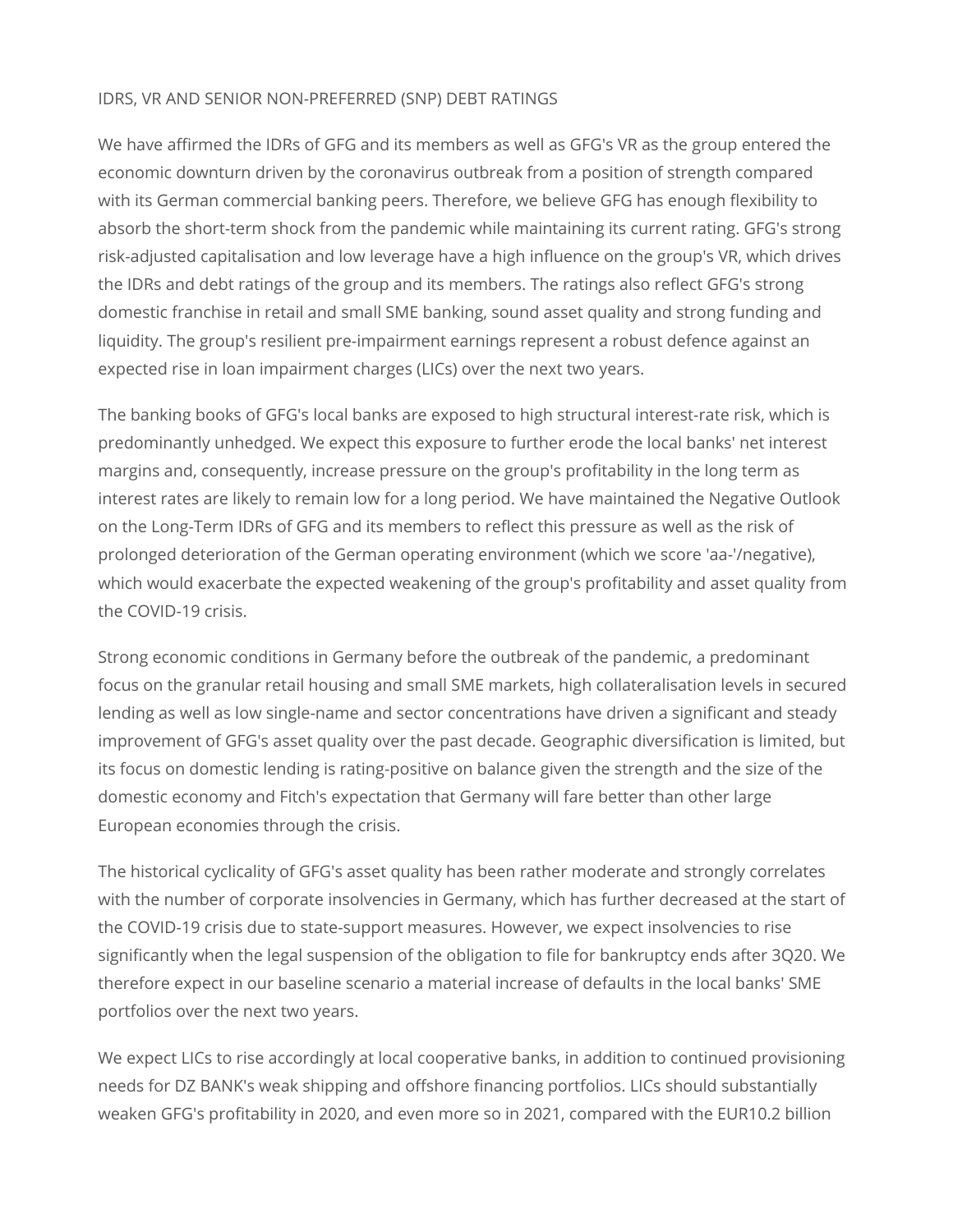earned before tax in 2019, its second-highest result ever. The EUR2.4 billion increase in the group's pre-tax profit in 2019 yoy was mainly driven by valuation gains in the securities portfolios of DZ BANK and its insurance subsidiary R+V on the back of strong capital-market developments, which we deem unlikely to recur in the next two years due to the pandemic.

The sound risk profile of DZ BANK benefits from its modest capital-market activities, low traded market risk as well as from its diversified and retail-heavy universal banking model. It has several market-leading subsidiaries in domestic segments ranging from insurance to asset management and home savings and has a strong record of cross-selling with GFG's local banks and servicing their lower-risk household and small SME clients.

DZ BANK's risk profile also benefits from years of run-down of the bank's most vulnerable asset classes, including southern European public-sector bonds. In 2019, the bank made significantly progress with the wind-down of its troubled transportation lender DVB BANK, whose maritime lending portfolio has been responsible for the majority of GFG's LICs in recent years. Despite the particularly weak quality of loans to the offshore oil services sector and their vulnerability to the challenging global oil market, the modest size of the residual maritime lending portfolio does not represent a significant risk for DZ BANK's profitability.

We also expect GFG's profitability to gradually decline in the medium term as the COVID-19 crisis is unlikely to end the intense pricing pressure prevailing in the German banking sector. This will increasingly constrain the ability of GFG's local banks to sustainably counter the erosion of their net interest margins. So far, the strong growth of their loan books and net commission income has offset this erosion, but further fee increases will be increasingly challenging to impose on clients. Despite about 500 branch closures p.a. in recent years, GFG's cost savings have failed to keep pace with the attrition of net interest income. However, we expect the local banks to increasingly use their ample cost-cutting potential (they still operated 9,300 branches at end-2019) should charging negative interest rates on depositors prove challenging.

We expect GFG's loan growth to continue exceeding the German sector average - albeit at a slower pace than in previous years - as the group continues to gain market shares from weaker competitors. The combination of moderating organic capital generation and growing balance sheet will exert pressure on GFG's CET1 ratio in the next years. However, we expect capitalisation to remain commensurate with the current VR throughout our rating horizon. Our assessment takes into account the standardised approach used by GFG's local banks to measure credit risk for all asset classes. We believe this considerably overstates the riskiness of GFG's balance sheet compared with similar European peers that use the internal-rating based approach. We therefore adjust positively our assessment of GFG's capitalisation accordingly.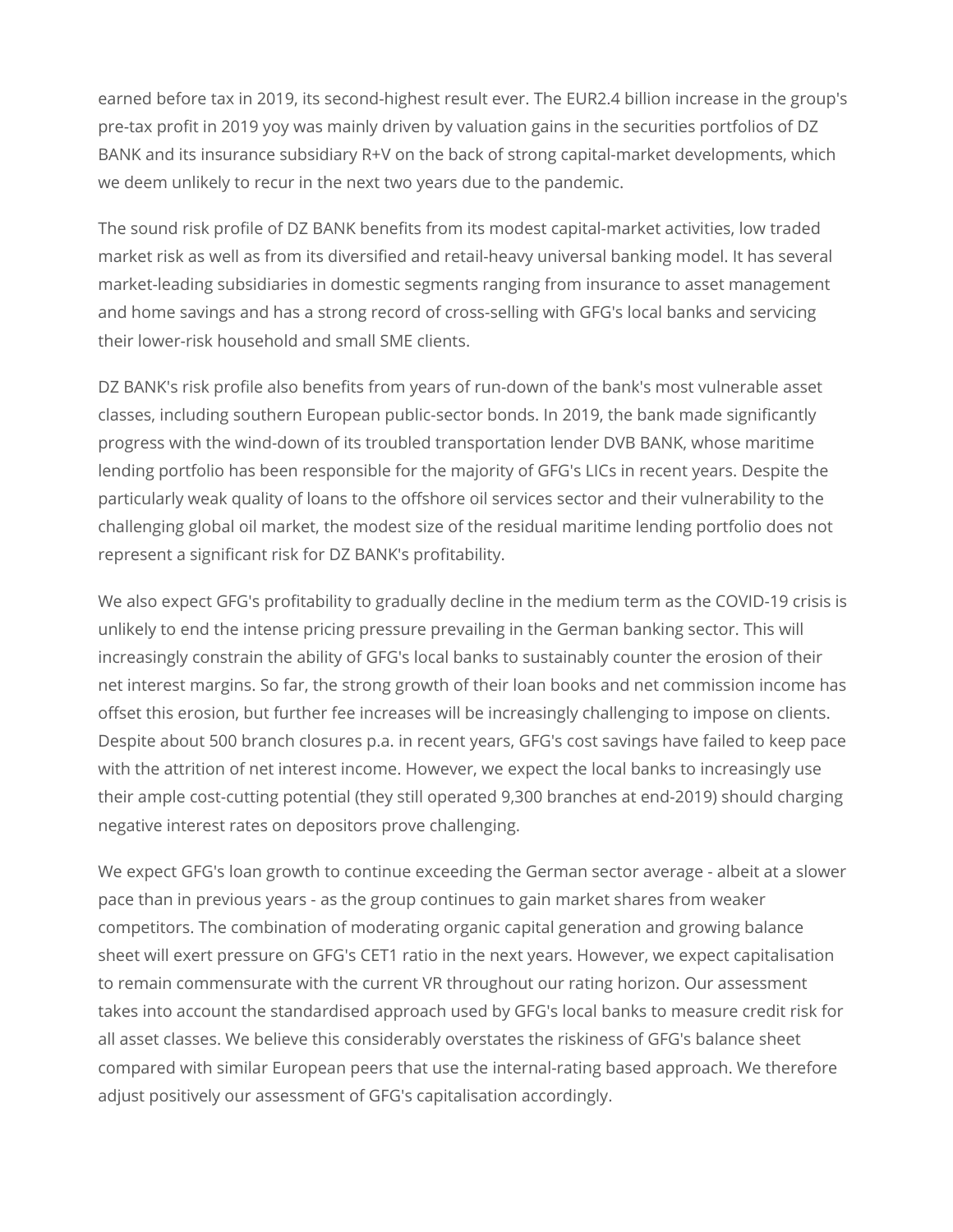GFG's very stable funding and liquidity remain a rating strength. The local banks are predominantly funded by granular domestic retail deposits, and their structurally large excess liquidity covers most of DZ BANK's short-term funding needs. As a frequent issuer of unsecured debt and the largest German covered bond issuer to an established and geographically diversified investor base, DZ BANK provides GFG with reliable access to wholesale markets (including with short-term instruments) and has proven the adaptability of its funding sources at the height of the COVID-19 market dislocations. The group's Short-Term IDR of 'F1+' is the only option mapping to the Long-Term IDR of 'AA-'.

The IDRs and debt ratings of DZ BANK and its subsidiaries are group ratings and, as such, their key rating drivers are identical to those of GFG's ratings.

# DERIVATIVE COUNTERPARTY (DCR), SENIOR PREFERRED (SP) DEBT AND DEPOSIT RATINGS

The long-term Deposit Ratings and long-term SP debt ratings of DZ BANK and its banking subsidiaries, the long-term Deposit Ratings of apoBank and Muenchener Hyp as well as DZ BANK's DCR are one notch above their respective Long-Term IDRs because of the protection provided by resolution buffers to preferred creditors. In our view, resolution would only occur in the extremely unlikely event that GFG's mutual support scheme would fail to protect group members' viability.

The Deposit Ratings of the about 840 local cooperative banks are aligned with GFG's IDRs due to the absence of significant resolution debt buffers at these entities. Each local bank is regulated individually as a less significant institution. Consequently, the German regulator's preferred resolution strategy for these banks consists of standard insolvency procedures, versus the preferred resolution strategy of bail-in for the DZ BANK group as well as for apoBank and Muenchener Hyp, each of which is directly supervised by the European Single Resolution Board and follows a single-point-of-entry approach. Therefore, the predominantly deposit-funded local banks have no incentive to build up resolution buffers.

## SUPPORT RATING (SR) AND SUPPORT RATING FLOOR (SRF)

GFG's SR and SRF reflect our view that extraordinary sovereign support for EU banks is possible but cannot be relied upon due to the Bank Recovery and Resolution Directive and the Single Resolution Mechanism's resolution tools and mechanisms. It is likely that senior creditors will be required to participate in losses, if necessary, instead of, or ahead of, the group receiving sovereign support.

## SUBORDINATED DEBT AND HYBRID SECURITIES

The ratings of the subordinated Tier 2 and hybrid capital notes issued by DZ BANK and its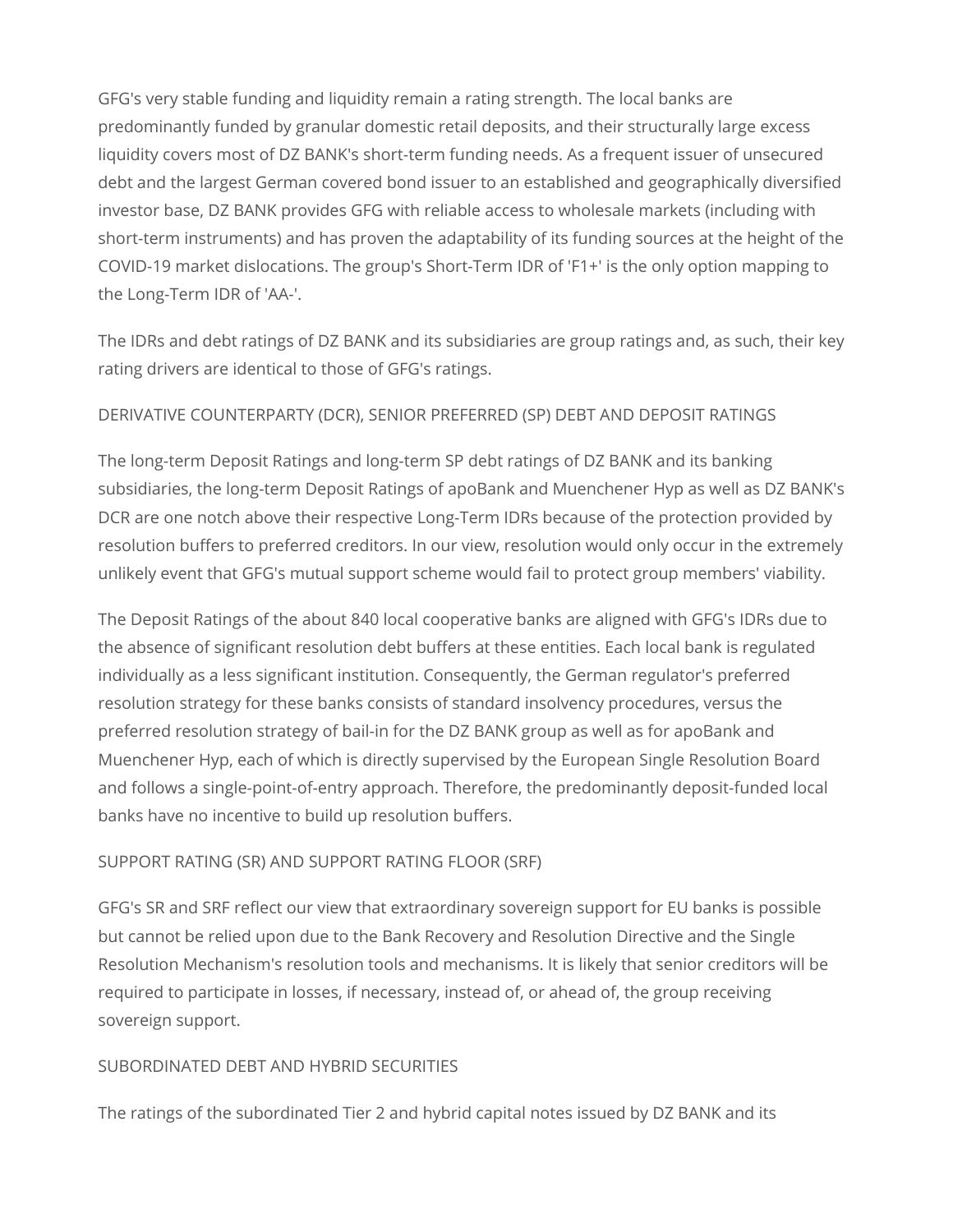subsidiaries are notched down from GFG's VR. We use the VR as anchor rating as we believe that GFG, by protecting the viability of DZ BANK and its subsidiaries, increases the likelihood that all due payments on these notes will continue to be met.

We have downgraded the subordinated Tier 2 ratings of DZ BANK and its subsidiaries by one notch to 'A'. This reflects the switch to a baseline notching of two notches from GFG's VR for loss severity under Fitch's Bank Rating Criteria published in February 2020, from one notch under the previous criteria. The widened notching reflects our expectation that DZ BANK will not maintain buffers of Tier 2 and AT1 debt exceeding 10% of its risk-weighted assets (RWAs).

We have downgraded by one notch to 'BBB-' the ratings of the hybrid capital notes issued by DZ BANK Capital Funding Trust II and III and by DZ BANK Perpetual Funding Issuer (Jersey) Limited that are not compliant with the EU's capital requirements regulation (CRR). DZ BANK's annual consolidated IFRS profit is a distribution trigger for these instruments, i.e. a loss would prevent DZ BANK from paying coupons on the notes. The downgrade is driven by a widening of the notching for incremental non-performance risk to four from previously three notches. The notching for loss severity remains unchanged at two notches. The widened notching for non-performance risk reflects Fitch's view that using GFG's VR as anchor rating does not fully reflect the DZ BANK Group's profit volatility, especially in the current uncertain economic and financial market environment. We believe that the pressure on DZ BANK's operating profits and heightened fair value swings resulting from the extraordinary volatile capital markets during the coronavirus crisis are moderately increasing the risk that the bank may incur an annual consolidated loss this year or next, even though Fitch's base case assumption is that DZ BANK will remain profitable.

We have affirmed the ratings of the non-CRR compliant hybrid capital notes issued by DZ Bank Capital Funding Trust I at 'BBB+', i.e. four notches below GFG's VR, twice each for loss severity and for incremental non-performance risk. In our view, the distribution trigger (solo balance-sheet profit of DZ BANK AG) is less likely to be activated than those of the previous categories of hybrids, because the bank could release part of its substantial reserves to turn a potential annual loss into a balance-sheet profit.

In accordance with Fitch's policies, the issuer appealed and provided additional information to Fitch that resulted in a rating action that is different than the original rating committee outcome with respect to securities issued by DZ BANK Capital Funding Trust II and III and by DZ BANK Perpetual Funding Issuer (Jersey) Limited.

#### RATING SENSITIVITIES

IDRS AND VR AND SENIOR NON-PREFERRED (SNP) DEBT RATINGS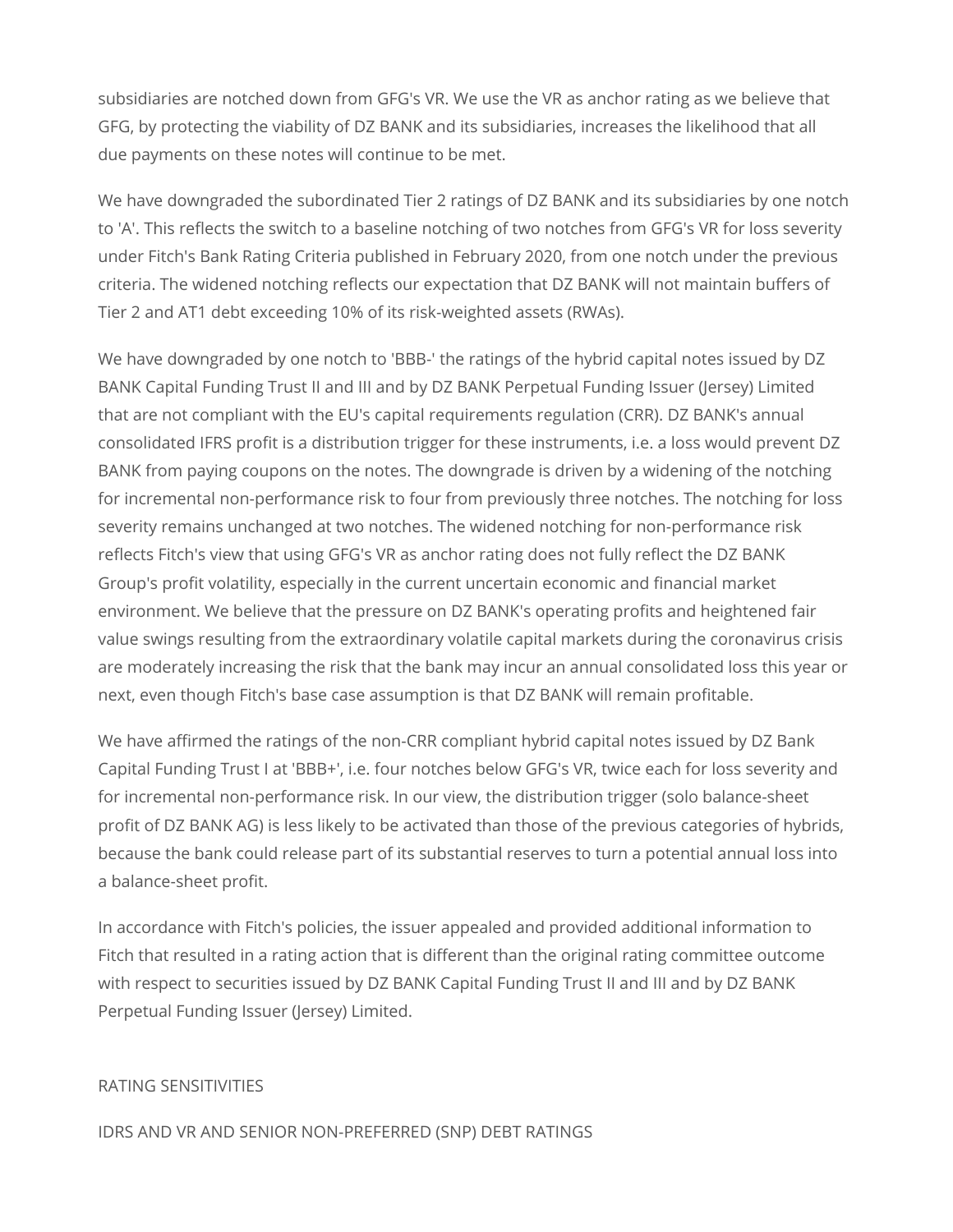Factors that could, individually or collectively, lead to positive rating action/upgrade:

We could revise the Outlook on GFG and its members to Stable from Negative if the economic disruptions turn out to be short-lived, if the group maintains its superior ability to navigate this severe external shock as it did during the 2008 financial crisis, or if regulatory intervention aimed at alleviating the impact of the crisis on the financial sector effectively neutralises the impact on GFG's financial strength.

An upgrade of GFG's Long-Term IDR and VR is unlikely given the already high ratings and in light of the adverse interest-rate environment that has become increasingly likely to prevail over the long term. An upgrade would also require greater cost efficiency, which is likely to necessitate a protracted streamlining of the group's structure, especially at the local banks.

The IDRs of member banks and the SNP debt ratings of DZ BANK and its subsidiaries are subject to the same sensitivities as GFG's IDRs.

Factors that could, individually or collectively, lead to negative rating action/downgrade:

GFG's and members' Long-Term IDRs may be downgraded if the economic disruptions caused by the pandemic intensify, making a swift economic recovery in 2021 and 2022 less likely. This would weaken GFG's relative resilience, and increase risks that the group may not be able to maintain financial metrics that are commensurate with its VR.

Even if the group weathers the consequences of the COVID-19 crisis well, the likely persistence of very low interest rates could eventually trigger a downgrade of GFG's ratings. Low interest rates could erode GFG's profitability below levels that we view as commensurate with the group's VR. In addition, the VR remains sensitive to deteriorating capital ratios due to the combination of eroding net interest margins and continued strong balance-sheet growth or credit losses, although the latter would need to be exceptionally large to exceed the group's robust pre-impairment profits.

A downgrade of our operating environment score for GFG (currently 'aa-'/Negative) would trigger a downgrade of GFG's Long-Term IDR and VR.

A downgrade of the Long-Term IDR would trigger a downgrade of the group's Short-Term IDR only if our assessment of GFG's funding and liquidity profile also weakens. This is because our current assessment of the group's funding and liquidity of 'aa-' would still allow the group to achieve a Short-Term IDR of 'F1+' under our criteria.

## DCR, SP DEBT AND DEPOSIT RATINGS

The DCR, senior-preferred debt and Deposit Ratings are primarily sensitive to changes in GFG's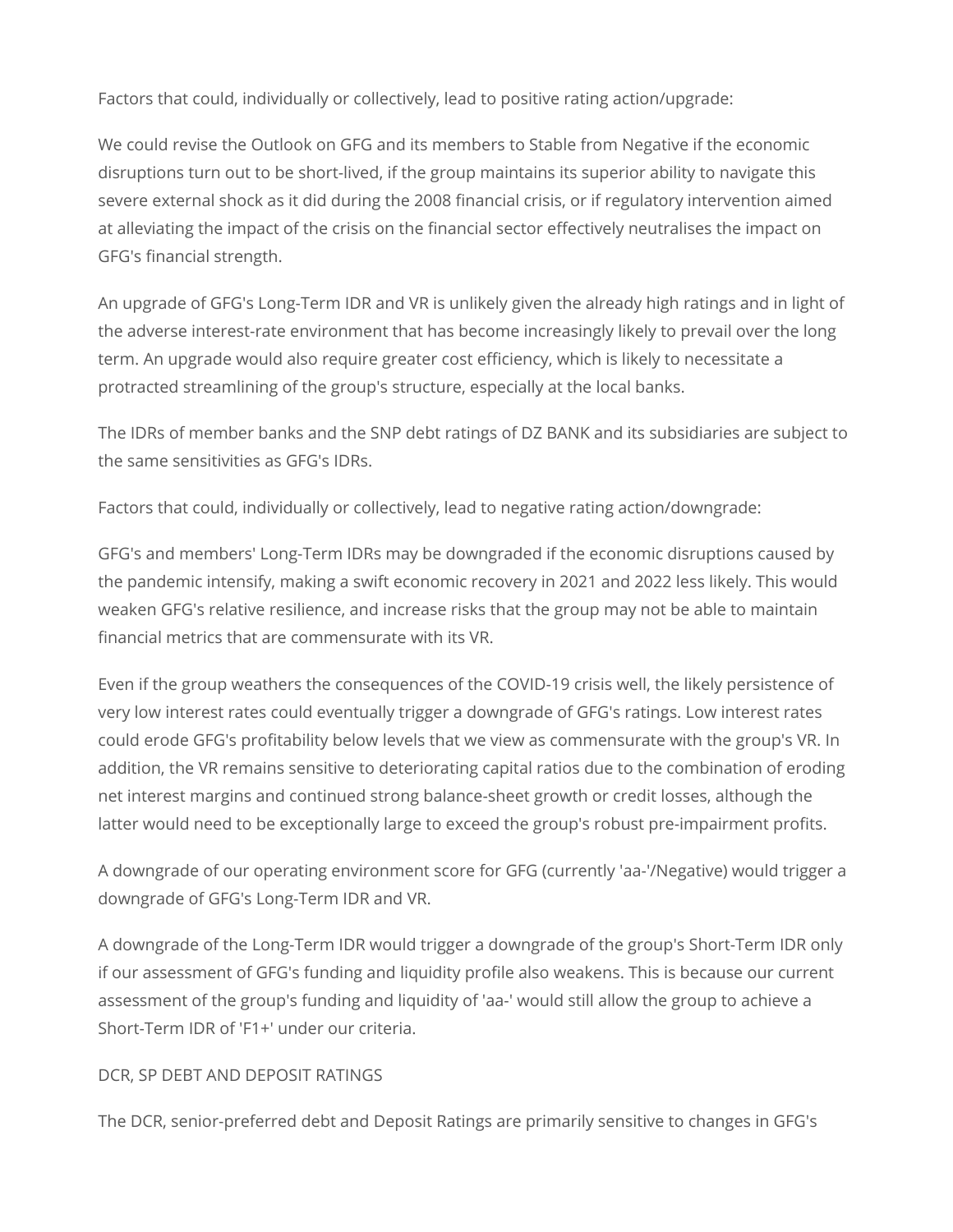IDRs.

Factors that could, individually or collectively, lead to positive rating action/upgrade:

An upgrade of the preferred ratings would require an upgrade of GFG's Long-Term IDR.

Factors that could, individually or collectively, lead to negative rating action/downgrade:

A downgrade of the preferred ratings could result from a downgrade of GFG's IDRs, or if we believe that the sum of SNP and more junior debt buffers at DZ BANK, apoBank or Muenchener Hyp could fall below 10% of the banks' respective RWAs.

## SR AND SRF

Factors that could, individually or collectively, lead to positive rating action/upgrade:

We would upgrade GFG's SR and revise the group's SRF upward only if we believe in a rising propensity from the sovereign to support systemically important banks, which is highly unlikely in the current regulatory environment.

Factors that could, individually or collectively, lead to negative rating action/downgrade:

The SR and SRF are already at the lowest possible levels and therefore cannot be downgraded or revised downward.

## SUBORDINATED DEBT AND HYBRID SECURITIES

The ratings of the subordinated Tier 2 and hybrid capital notes issued by DZ BANK and its subsidiaries are primarily sensitive to changes in GFG's VR, from which they are notched. DZ BANK's hybrid capital notes are also sensitive to Fitch's reassessment of their non-performance risk.

Factors that could, individually or collectively, lead to positive rating action/upgrade:

An upgrade of the subordinated and hybrid securities would require an upgrade of GFG's VR. We could upgrade the Tier 2 notes if we deem the buffer of Tier 1 and Tier 2 debt at DZ BANK are likely to increase to, and sustainably exceed, 10% of RWAs. DZ BANK's hybrid instruments are also sensitive to Fitch's positive reassessment of their relative non-performance risk. An upgrade of the hybrid notes that are subject to an annual profit trigger would be contingent on clear evidence that DZ BANK could implement mechanisms to ensure that the coupons are paid even if the bank incurs an annual loss.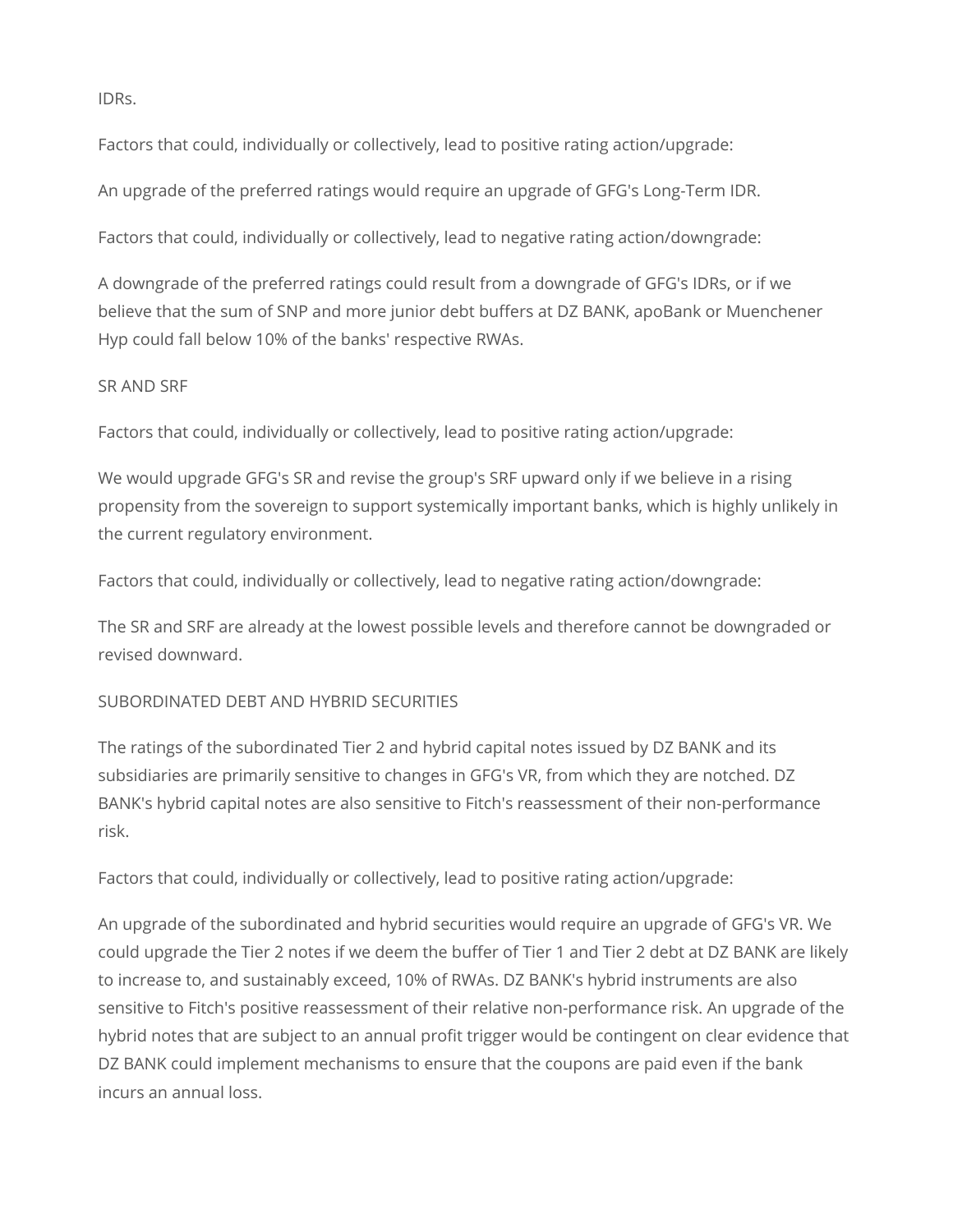Factors that could, individually or collectively, lead to negative rating action/downgrade:

A downgrade of GFG's VR would trigger a downgrade of the subordinated and hybrid securities. The hybrid securities could also be downgraded on a negative reassessment of their relative non-performance risk. We could downgrade - potentially by several notches - the ratings of the hybrid notes that are subject to an annual profit trigger if we believe that a further weakening of the economic and financial market environment increases the probability that DZ BANK may incur a consolidated annual loss and if we deem it unlikely that DZ BANK could implement mechanisms to prevent the coupons from being cancelled.

#### Best/Worst Case Rating Scenario

International scale credit ratings of Financial Institutions and Covered Bond issuers have a best-case rating upgrade scenario (defined as the 99th percentile of rating transitions, measured in a positive direction) of three notches over a three-year rating horizon; and a worst-case rating downgrade scenario (defined as the 99th percentile of rating transitions, measured in a negative direction) of four notches over three years. The complete span of best- and worst-case scenario credit ratings for all rating categories ranges from 'AAA' to 'D'. Best- and worst-case scenario credit ratings are based on historical performance. For more information about the methodology used to determine sector-specific best- and worst-case scenario credit ratings, visit [https://www.fitchratings.com/site/re/10111579]

# REFERENCES FOR SUBSTANTIALLY MATERIAL SOURCE CITED AS KEY DRIVER OF RATING The principal sources of information used in the analysis are described in the Applicable Criteria.

#### ESG Considerations

The highest level of ESG credit relevance, if present, is a score of 3. This means ESG issues are credit-neutral or have only a minimal credit impact on the entity(ies), either due to their nature or to the way in which they are being managed by the entity(ies). For more information on Fitch's ESG Relevance Scores, visit www.fitchratings.com/esg.

Contacts: Primary Rating Analyst Patrick Rioual, Senior Director +49 69 768076 123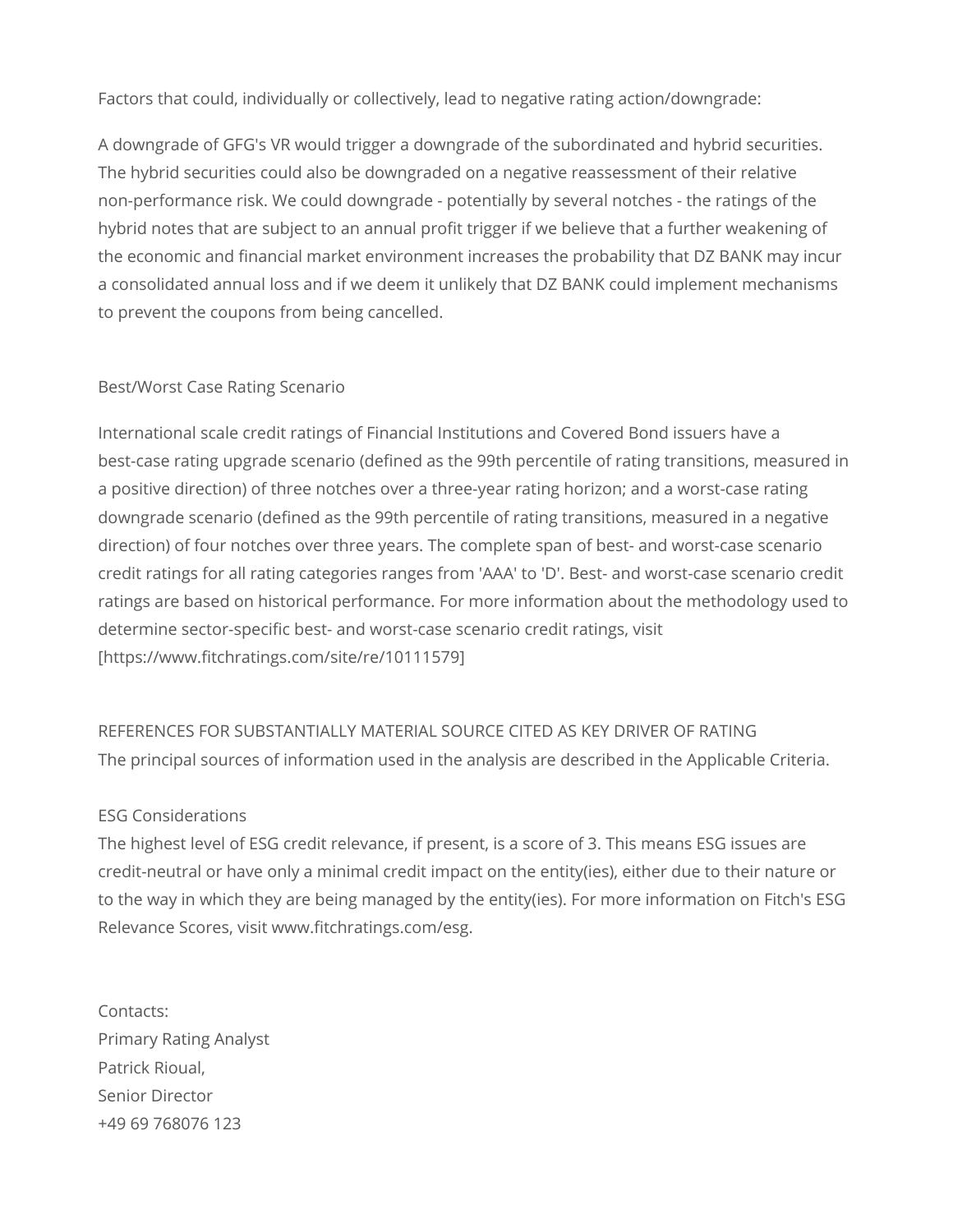Fitch Ratings – a branch of Fitch Ratings Ireland Limited Neue Mainzer Strasse 46 - 50 Frankfurt am Main D-60311

Secondary Rating Analyst Marco Diamantini, Associate Director +49 69 768076 114

Committee Chairperson James Longsdon, Managing Director +44 20 3530 1076

Media Relations: Louisa Williams, London, Tel: +44 20 3530 2452, Email: louisa.williams@thefitchgroup.com

Additional information is available on www.fitchratings.com

**Applicable Criteria** [Bank Rating Criteria \(pub. 28 Feb 2020\) \(including rating assumption sensitivity\)](https://app.fitchconnect.com/search/research/article/RPT_10110041)

#### **Additional Disclosures**

[Dodd-Frank Rating Information Disclosure Form](https://www.fitchratings.com/site/dodd-frank-disclosure/10132349) [Solicitation Status](https://app.fitchconnect.com/search/research/article/PR_10132349#solicitation) [Endorsement Status](https://app.fitchconnect.com/search/research/article/PR_10132349#endorsement_status) [Endorsement Policy](#page-11-0)

ALL FITCH CREDIT RATINGS ARE SUBJECT TO CERTAIN LIMITATIONS AND DISCLAIMERS. PLEASE READ THESE LIMITATIONS AND DISCLAIMERS BY FOLLOWING THIS LINK: [HTTPS://WWW.FITCHRATINGS.COM/UNDERSTANDINGCREDITRATINGS.](https://www.fitchratings.com/UNDERSTANDINGCREDITRATINGS) IN ADDITION, THE FOLLOWING [HTTPS://WWW.FITCHRATINGS.COM/RATING-DEFINITIONS-DOCUMENT](https://www.fitchratings.com/rating-definitions-document) DETAILS FITCH'S RATING DEFINITIONS FOR EACH RATING SCALE AND RATING CATEGORIES, INCLUDING DEFINITIONS RELATING TO DEFAULT. PUBLISHED RATINGS, CRITERIA, AND METHODOLOGIES ARE AVAILABLE FROM THIS SITE AT ALL TIMES. FITCH'S CODE OF CONDUCT, CONFIDENTIALITY, CONFLICTS OF INTEREST, AFFILIATE FIREWALL, COMPLIANCE, AND OTHER RELEVANT POLICIES AND PROCEDURES ARE ALSO AVAILABLE FROM THE CODE OF CONDUCT SECTION OF THIS SITE. DIRECTORS AND SHAREHOLDERS RELEVANT INTERESTS ARE AVAILABLE AT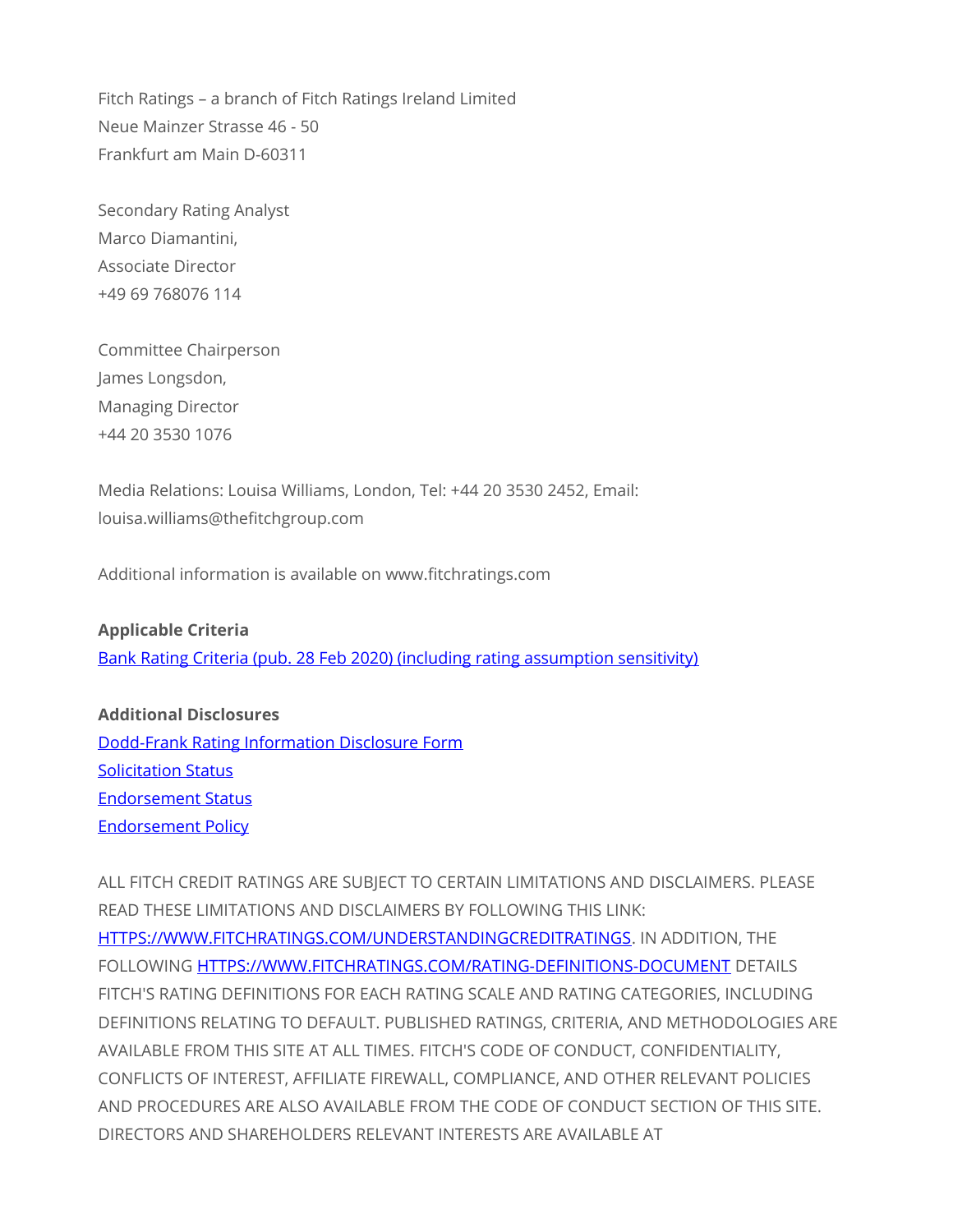[HTTPS://WWW.FITCHRATINGS.COM/SITE/REGULATORY.](https://www.fitchratings.com/site/regulatory) FITCH MAY HAVE PROVIDED ANOTHER PERMISSIBLE SERVICE TO THE RATED ENTITY OR ITS RELATED THIRD PARTIES. DETAILS OF THIS SERVICE FOR RATINGS FOR WHICH THE LEAD ANALYST IS BASED IN AN EU-REGISTERED ENTITY CAN BE FOUND ON THE ENTITY SUMMARY PAGE FOR THIS ISSUER ON THE FITCH RATINGS WEBSITE.

Copyright © 2020 by Fitch Ratings, Inc., Fitch Ratings Ltd. and its subsidiaries. 33 Whitehall Street, NY, NY 10004. Telephone: 1-800-753-4824, (212) 908-0500. Fax: (212) 480-4435. Reproduction or retransmission in whole or in part is prohibited except by permission. All rights reserved. In issuing and maintaining its ratings and in making other reports (including forecast information), Fitch relies on factual information it receives from issuers and underwriters and from other sources Fitch believes to be credible. Fitch conducts a reasonable investigation of the factual information relied upon by it in accordance with its ratings methodology, and obtains reasonable verification of that information from independent sources, to the extent such sources are available for a given security or in a given jurisdiction. The manner of Fitch's factual investigation and the scope of the third-party verification it obtains will vary depending on the nature of the rated security and its issuer, the requirements and practices in the jurisdiction in which the rated security is offered and sold and/or the issuer is located, the availability and nature of relevant public information, access to the management of the issuer and its advisers, the availability of pre-existing third-party verifications such as audit reports, agreed-upon procedures letters, appraisals, actuarial reports, engineering reports, legal opinions and other reports provided by third parties, the availability of independent and competent third- party verification sources with respect to the particular security or in the particular jurisdiction of the issuer, and a variety of other factors. Users of Fitch's ratings and reports should understand that neither an enhanced factual investigation nor any third-party verification can ensure that all of the information Fitch relies on in connection with a rating or a report will be accurate and complete. Ultimately, the issuer and its advisers are responsible for the accuracy of the information they provide to Fitch and to the market in offering documents and other reports. In issuing its ratings and its reports, Fitch must rely on the work of experts, including independent auditors with respect to financial statements and attorneys with respect to legal and tax matters. Further, ratings and forecasts of financial and other information are inherently forward-looking and embody assumptions and predictions about future events that by their nature cannot be verified as facts. As a result, despite any verification of current facts, ratings and forecasts can be affected by future events or conditions that were not anticipated at the time a rating or forecast was issued or affirmed.

The information in this report is provided "as is" without any representation or warranty of any kind, and Fitch does not represent or warrant that the report or any of its contents will meet any of the requirements of a recipient of the report. A Fitch rating is an opinion as to the creditworthiness of a security. This opinion and reports made by Fitch are based on established criteria and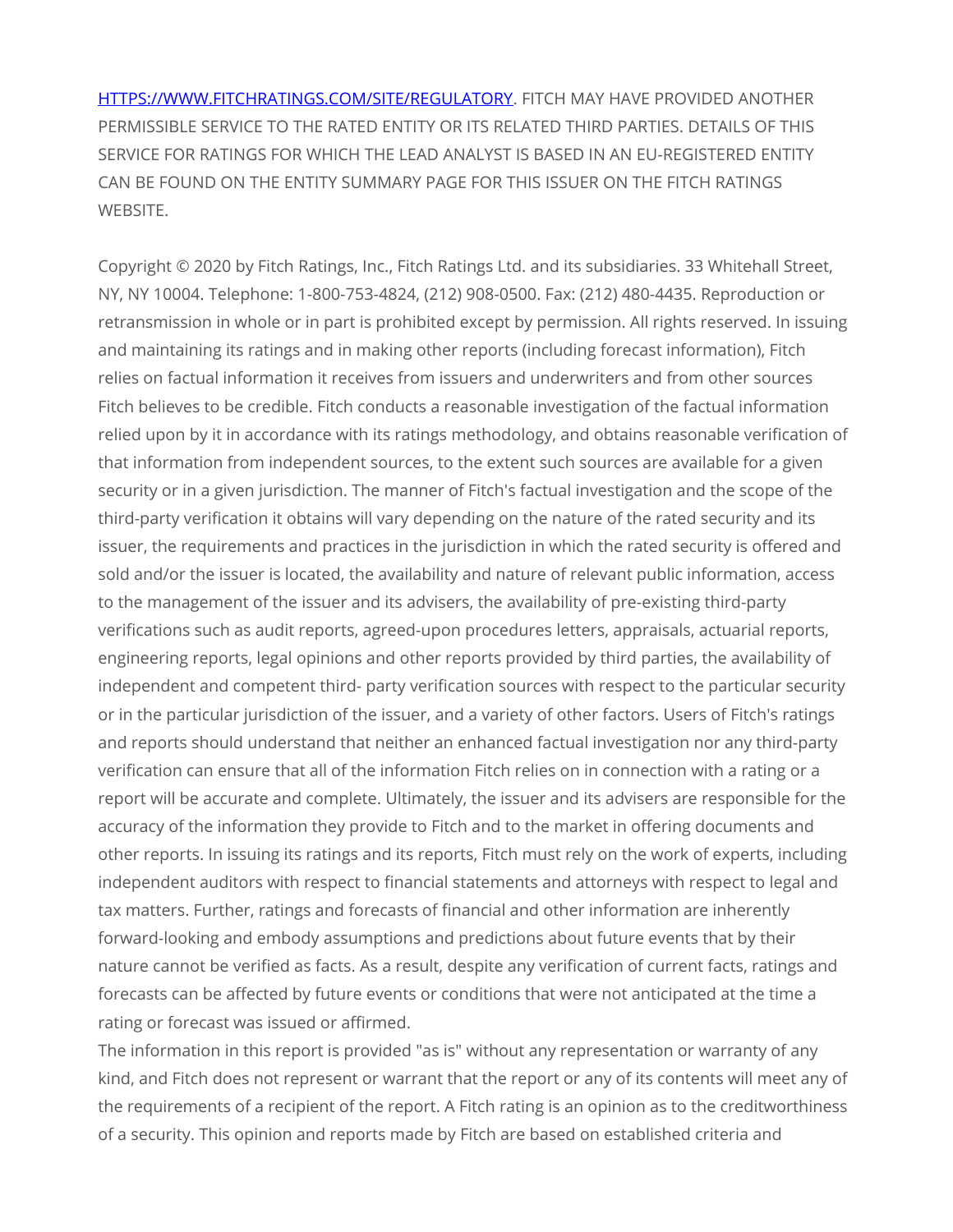methodologies that Fitch is continuously evaluating and updating. Therefore, ratings and reports are the collective work product of Fitch and no individual, or group of individuals, is solely responsible for a rating or a report. The rating does not address the risk of loss due to risks other than credit risk, unless such risk is specifically mentioned. Fitch is not engaged in the offer or sale of any security. All Fitch reports have shared authorship. Individuals identified in a Fitch report were involved in, but are not solely responsible for, the opinions stated therein. The individuals are named for contact purposes only. A report providing a Fitch rating is neither a prospectus nor a substitute for the information assembled, verified and presented to investors by the issuer and its agents in connection with the sale of the securities. Ratings may be changed or withdrawn at any time for any reason in the sole discretion of Fitch. Fitch does not provide investment advice of any sort. Ratings are not a recommendation to buy, sell, or hold any security. Ratings do not comment on the adequacy of market price, the suitability of any security for a particular investor, or the tax-exempt nature or taxability of payments made in respect to any security. Fitch receives fees from issuers, insurers, guarantors, other obligors, and underwriters for rating securities. Such fees generally vary from US\$1,000 to US\$750,000 (or the applicable currency equivalent) per issue. In certain cases, Fitch will rate all or a number of issues issued by a particular issuer, or insured or guaranteed by a particular insurer or guarantor, for a single annual fee. Such fees are expected to vary from US\$10,000 to US\$1,500,000 (or the applicable currency equivalent). The assignment, publication, or dissemination of a rating by Fitch shall not constitute a consent by Fitch to use its name as an expert in connection with any registration statement filed under the United States securities laws, the Financial Services and Markets Act of 2000 of the United Kingdom, or the securities laws of any particular jurisdiction. Due to the relative efficiency of electronic publishing and distribution, Fitch research may be available to electronic subscribers up to three days earlier than to print subscribers.

For Australia, New Zealand, Taiwan and South Korea only: Fitch Australia Pty Ltd holds an Australian financial services license (AFS license no. 337123) which authorizes it to provide credit ratings to wholesale clients only. Credit ratings information published by Fitch is not intended to be used by persons who are retail clients within the meaning of the Corporations Act 2001 Fitch Ratings, Inc. is registered with the U.S. Securities and Exchange Commission as a Nationally Recognized Statistical Rating Organization (the "NRSRO"). While certain of the NRSRO's credit rating subsidiaries are listed on Item 3 of Form NRSRO and as such are authorized to issue credit ratings on behalf of the NRSRO (see [https://www.fitchratings.com/site/regulatory\)](https://www.fitchratings.com/site/regulatory), other credit rating subsidiaries are not listed on Form NRSRO (the "non-NRSROs") and therefore credit ratings issued by those subsidiaries are not issued on behalf of the NRSRO. However, non-NRSRO personnel may participate in determining credit ratings issued by or on behalf of the NRSRO.